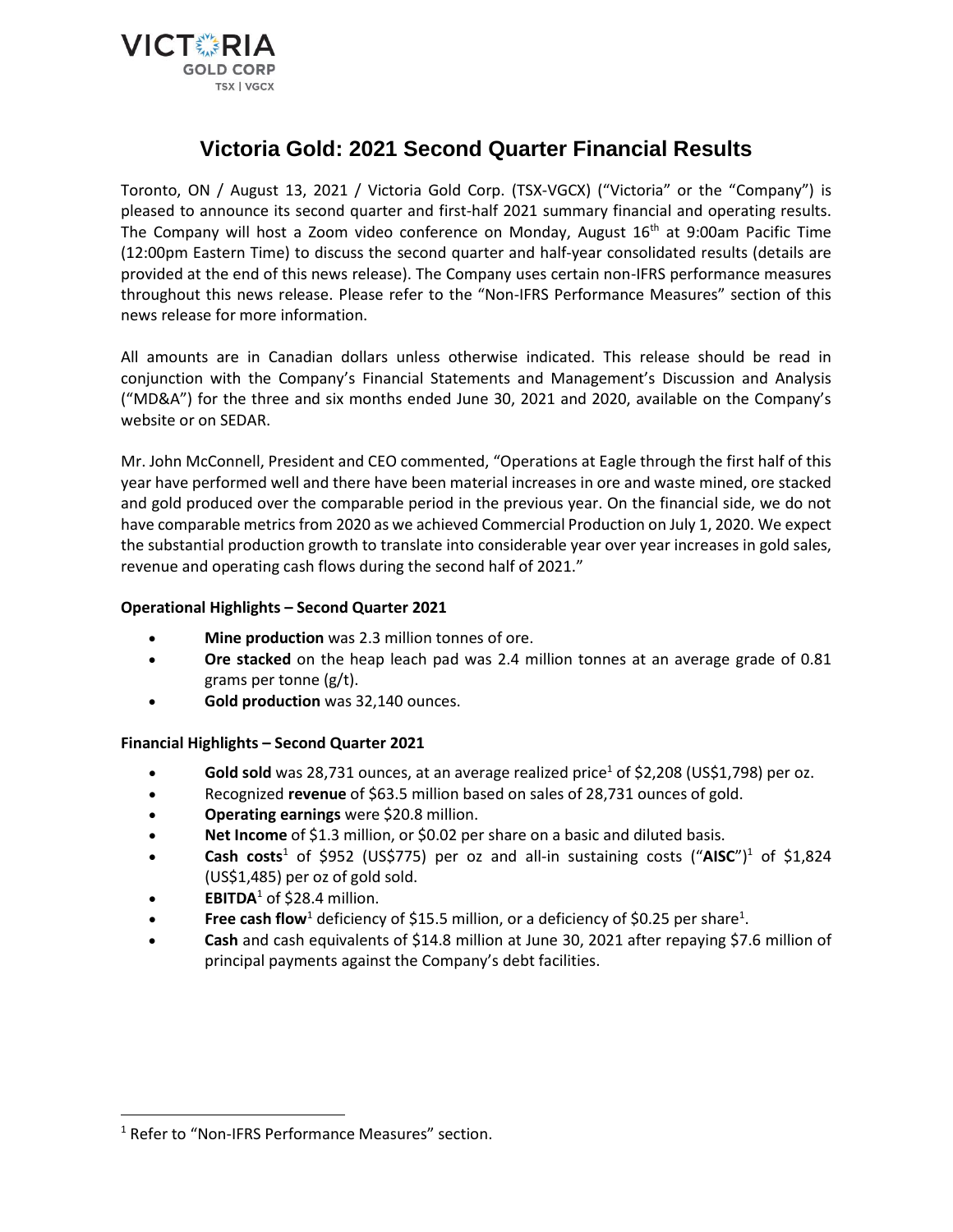|                       |                | <b>Three months ended</b> |                         | <b>Six months ended</b> |                         |
|-----------------------|----------------|---------------------------|-------------------------|-------------------------|-------------------------|
|                       |                | <b>June 30,</b><br>2021   | <b>June 30,</b><br>2020 | <b>June 30,</b><br>2021 | <b>June 30,</b><br>2020 |
| <b>Operating data</b> |                |                           |                         |                         |                         |
| Ore mined             | <b>Tonnes</b>  | 2,288,189                 | 2,258,327               | 3,850,419               | 3,204,806               |
| Waste mined           | <b>Tonnes</b>  | 3,322,930                 | 3,285,261               | 7,998,225               | 4,851,225               |
| <b>Total mined</b>    | <b>Tonnes</b>  | 5,611,119                 | 5,543,588               | 11,848,644              | 8,056,031               |
| Strip ratio           | (waste to ore) | 1.45                      | 1.45                    | 2.08                    | 1.51                    |
| Mining rate           | Tonnes/day     | 61,660                    | 60,919                  | 65,462                  | 44,508                  |
| Ore stacked on pad    | <b>Tonnes</b>  | 2,396,799                 | 2,157,742               | 3,347,312               | 3,045,442               |
| Ore stacked grade     | g/t Au         | 0.81                      | 0.88                    | 0.82                    | 0.86                    |
| Throughput (stacked)  | Tonnes/day     | 26,338                    | 23,711                  | 18,493                  | 16,826                  |
| Gold ounces produced  | ounces         | 32,140                    | 28,352                  | 58,899                  | 38,896                  |
| Gold ounces sold      | ounces         | 28,731                    | 20,320                  | 56,269                  | 30,499                  |

## **Second Quarter and Half-Year 2021 Operating Results**

## *Gold production and sales*

During the three months ended June 30, 2021, the Eagle Gold Mine produced 32,140 ounces of gold, compared to 28,352 ounces of gold production in Q2 2020. The Company was primarily focused on operational ramp up throughout 2020 and declared commercial production on July 1, 2020.

During the three months ended June 30, 2021, the Company sold 28,731 ounces of gold, compared with 20,320 gold ounces sold in the same quarter in the prior year.

#### *Mining*

During the three months ended June 30, 2021, a total of 2.3 million tonnes of ore were mined, at a strip ratio of 1.5:1 with a total of 5.6 million tonnes of material mined. In comparison, a total of 2.3 million tonnes of ore were mined, at a strip ratio of 1.5:1 with a total of 5.5 million tonnes of material mined for the prior comparable period in 2020.

#### *Processing*

During the three months ended June 30, 2021, a total of 2.4 million tonnes of ore was stacked on the heap leach pad at a throughput rate of 26,338 k tonnes per day. A total of 2.2 million tonnes of ore was stacked on the heap leach pad at a throughput rate of 23,711 k tonnes per day for the prior comparable period in 2020.

Average head grade for the quarter was 0.81 g/t Au, compared to 0.88 g/t Au in the prior comparable period in 2020. Grade is somewhat lower than expected and is primarily due to short range planning adjustments on the sequencing of ore release from the open pit.

As at June 30, 2021, the Company estimates there are 85,009 recoverable ounces within mineral inventory.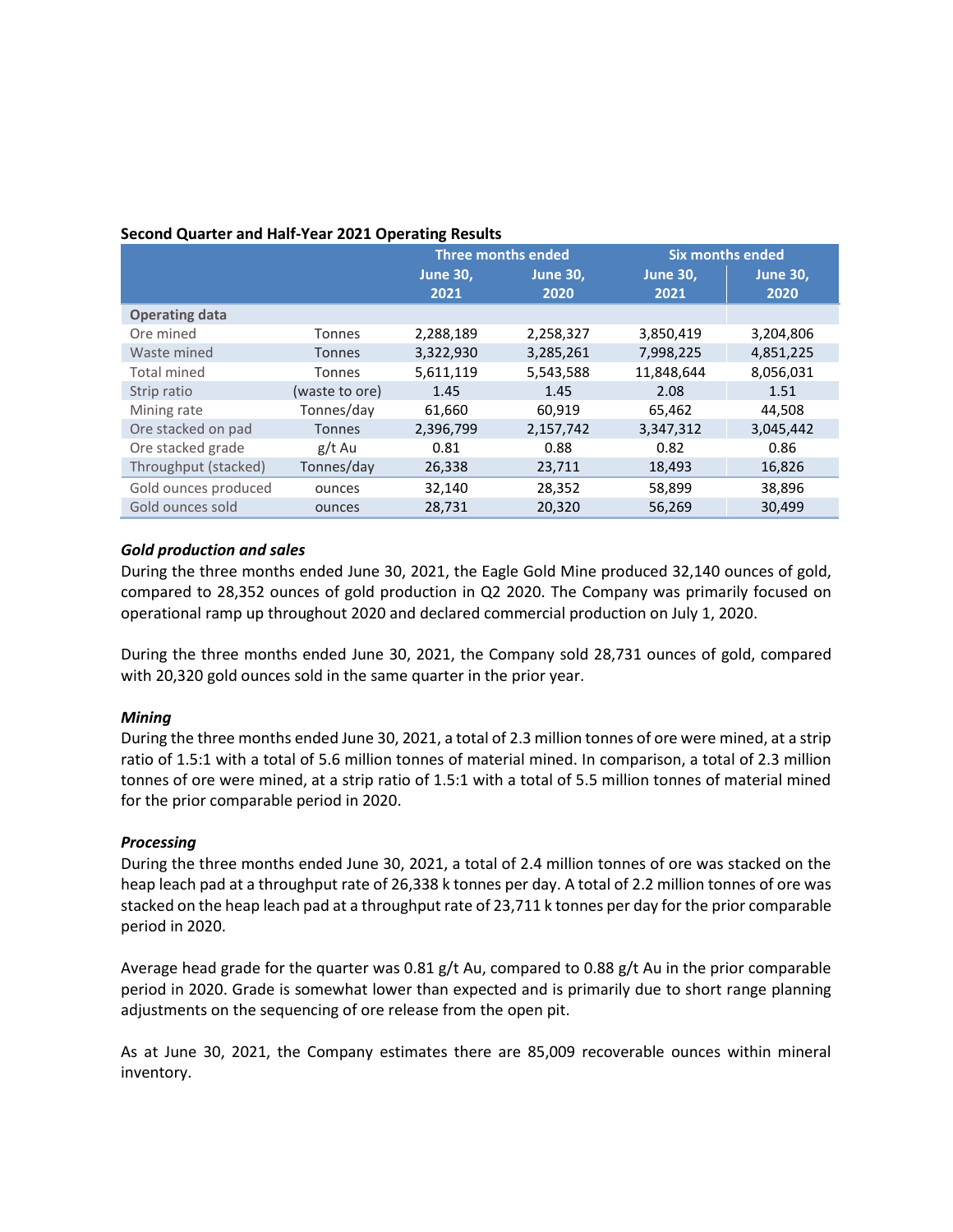As of the date of this press release, a number of improvements related to material handling within the process circuit have been completed. These corrective measures have led to improving reliability and plant uptime and, in turn, have improved ore stacking and gold production. The full extent of these improvements are expected to materialize in H2 2021.

## *Capital*

The Company incurred a total of \$26.5 million in capital expenditures during the three months ended June 30, 2021 including: (1) sustaining capital of \$17.4 million (including a CAT 993K Loader (\$2.0 million) and construction of the truck shop and water treatment facility (\$5.9 million)); (2) capitalized stripping activities of \$6.5 million; (3) \$1.1 million spend on growth capital expenditures (growth exploration), and; (4) \$1.5 million adjustment to the Company's asset retirement obligation during the quarter.

## **Second Quarter and Half-Year 2021 Financial Results**

|                                         |   | <b>Three months ended</b> |                                 | <b>Six months ended</b> |                                 |
|-----------------------------------------|---|---------------------------|---------------------------------|-------------------------|---------------------------------|
|                                         |   | <b>June 30,</b><br>2021   | <b>June 30,</b><br>$2020^{(1)}$ | <b>June 30,</b><br>2021 | <b>June 30,</b><br>$2020^{(1)}$ |
| <b>Financial data</b>                   |   |                           |                                 |                         |                                 |
| Revenue                                 |   | 63,509,127                |                                 | 126,258,151             |                                 |
| Gross profit                            | Ś | 22,716,844                |                                 | 47,548,593              |                                 |
| Net income (loss)                       |   | 1,291,527                 | (12, 865, 589)                  | 33,092,455              | (60, 231, 672)                  |
| Earnings (loss) per share - Basic<br>Ŝ. |   | 0.02                      | (0.21)                          | 0.53                    | (1.02)                          |
| Earnings (loss) per share - Diluted     |   | 0.02                      | (0.21)                          | 0.50                    | (1.02)                          |

*(1) Note that the table above does not present comparative statistics for revenue and cost of goods sold for the prior comparable period as Eagle Gold Mine achieved commercial production effective July 1, 2020. Gold sales and related costs prior to that date were capitalized to mineral properties.*

|                               |   | As at<br>June 30, 2021 | As at<br><b>December 31, 2020</b> |
|-------------------------------|---|------------------------|-----------------------------------|
| <b>Financial position</b>     |   |                        |                                   |
| Cash and cash equivalents     | Ś | 14,849,776             | 56,136,314                        |
| Working capital               | Ś | 39,791,881             | 25,370,418                        |
| Property, plant and equipment | Ś | 611,778,530            | 579,617,049                       |
| <b>Total assets</b>           | Ś | 798,194,866            | 776,760,617                       |
| Long-term debt                | Ś | 201,847,041            | 209,660,142                       |

#### *Revenue*

For the three months ended June 30, 2021, the Company sold 28,731 ounces of gold at an average realized price of \$2,208 (US\$1,798) (see "Non-IFRS Performance Measures" section) resulting in revenue of \$63.5 million. Revenue is net of treatment and refining charges, which were \$0.2 million for the three months ended June 30, 2021.

#### *Cost of goods sold*

Cost of goods sold of \$27.7 million for the three months ended June 30, 2021 are comprised of production costs, (including mining, processing, site services and site general and administration costs), royalty and selling costs.

# *Depreciation and depletion*

Depreciation and depletion was \$13.1 million for the three months ended June 30, 2021. Assets are depreciated on a straight-line basis over their useful life or depleted on a units-of-production basis over the reserves to which they relate.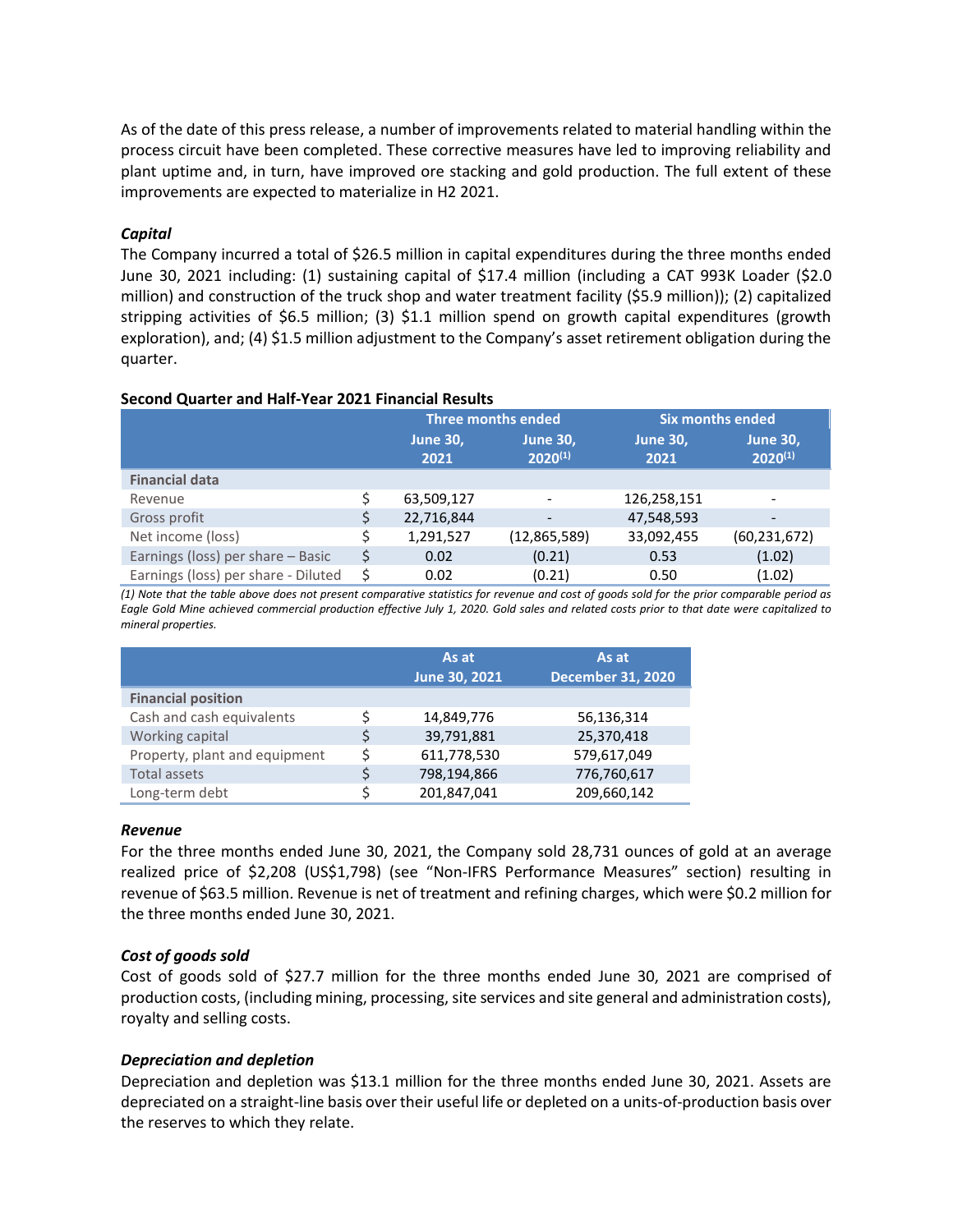# *Net income (loss)*

The Company reported net income of \$1.3 million for the three month period ended June 30, 2021, compared to a net loss of \$12.9 million for the previous year's comparable period. The increase in net income for the three month period ended June 30, 2021 is the result of operating earnings, unrealized gains on marketable securities and foreign exchange gains, offset by finance costs, unrealized and realized losses on derivative instruments and deferred taxes.

## **Liquidity and Capital Resources**

At June 30, 2021, the Company had cash and cash equivalents of \$14.8 million and a working capital surplus of \$39.8 million. The decrease in cash and cash equivalents of \$41.3 million over the year ended December 31, 2020, was due to operating activities and changes in working capital including an inventory increase (\$22.9 million increase in cash), offset by investing activities (\$54.1 million decrease in cash) primarily from sustaining capital expenditures incurred at the Eagle Gold Mine and financing activities (\$10.1 million decrease in cash) from principal and interest repayments made on credit facilities.

# **2021 Outlook**

2021 production and financial guidance remain intact assuming there is no unforeseen significant impact on operations at the Eagle Gold Mine due to the COVID-19 pandemic. The Company has taken precautions to mitigate the risk of COVID-19 on operations. However, the COVID-19 pandemic and any future emergence and spread of similar pathogens could have a material adverse impact on our business, operations and operating results, financial condition, liquidity and market for our securities.

The Company produced 58,899 ounces of gold during the first half of 2021. The Company's 2021 gold production will be heavily weighted to the second half of 2021 and guidance at the Eagle Gold Mine of 180,000 ounces to 200,000 ounces is unchanged. The Company estimates gold production in excess of 120,000 ounces during the second half of 2021. Based on first half production, current stacking and forecasted gold production, the Company anticipates full year 2021 production to be towards the lower end of the guidance range.

The Company's AISC<sup>1</sup> per ounce of gold sold during the first half of 2021 was US\$1,535. The Company expects unit costs to fall materially in the second half of 2021 as gold production and sales increase. AISC<sup>1</sup> guidance at the Eagle Gold Mine of US\$1,050 to US\$1,175 per ounce of gold sold is unchanged. With production anticipated to be toward the lower end of guidance and costs trending higher due to wide spread escalation, the Company anticipates full year 2021 AISC<sup>1</sup> to be close to the top end of guidance.

The Company has initiated 'Project 250' aimed at increasing the average annual gold production of the Eagle Gold Mine to 250,000 ounces by 2023. The two primary opportunities to increase production are the scalping of fine ore from the crushing circuit and adjusting the seasonal stacking plan. Scalping of fine ore is expected to reduce wear and energy requirements as well as increase overall capacity of the crushing circuit. Further investigation is underway on year-round stacking of ore to the heap leach pad. Early engineering on Project 250 is expected to be complete in the second half of 2021.

#### **Qualified Person**

<sup>&</sup>lt;sup>1</sup> Refer to "Non-IFRS Performance Measures" section.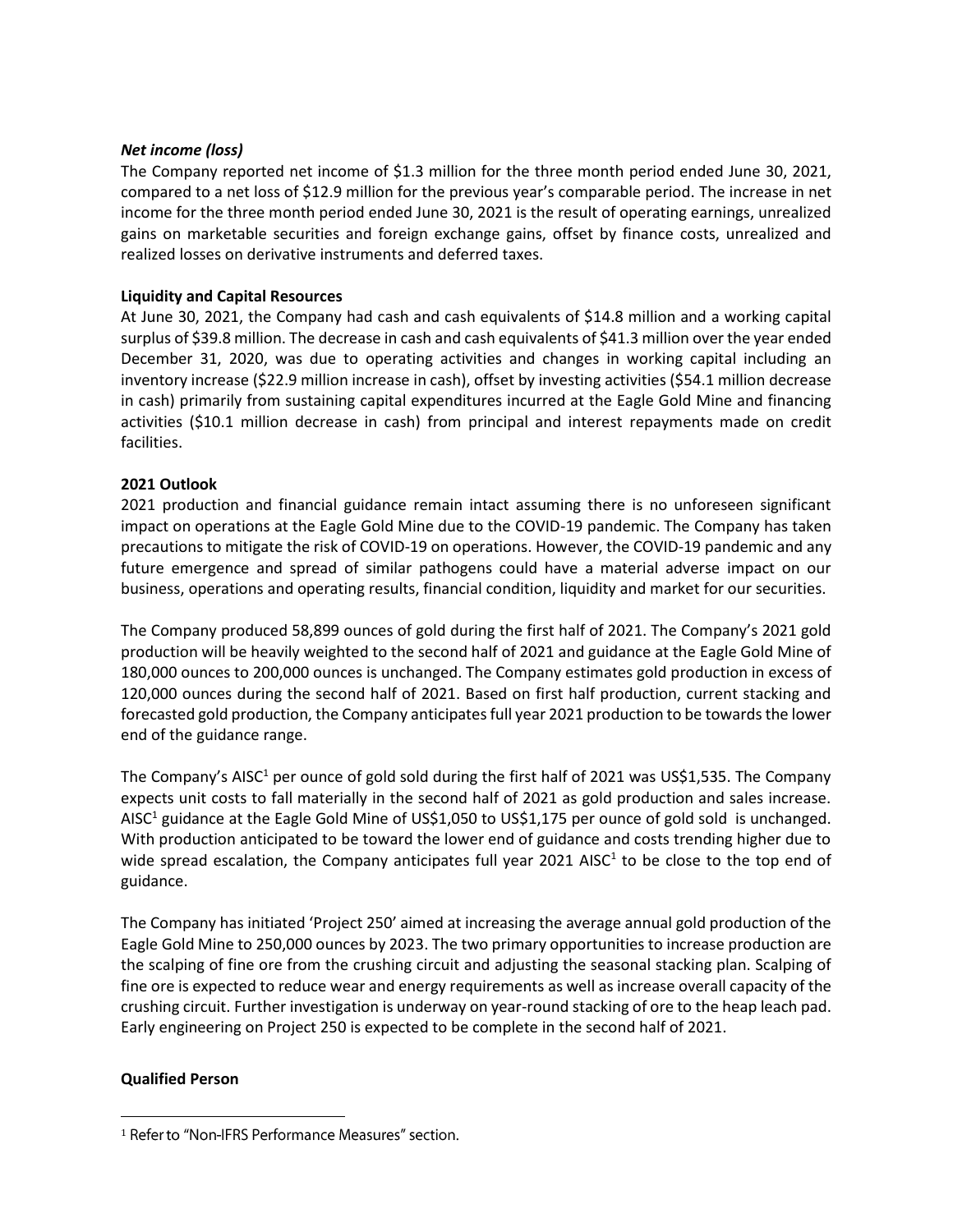The technical content of this news release has been reviewed and approved by Paul D. Gray, P.Geo, as the "Qualified Person" as defined in National Instrument 43-101 - *Standards of Disclosure for Mineral Projects.*

## **Zoom Video Conference Details**

Victoria Gold Corp invites you to join the video conference via Zoom to discuss the 2021 second quarter and half-year operating and financial results on **Monday, August 16, 2021 at 9:00am PT (12:00 pm ET)**.

Join Zoom Meeting [https://us02web.zoom.us/j/82391742930](https://can01.safelinks.protection.outlook.com/?url=https%3A%2F%2Fus02web.zoom.us%2Fj%2F82391742930&data=04%7C01%7Cmrendall%40vgcx.com%7Ce106dab9f9dc44f3c67d08d95cfcc6c3%7Ca34ea4c3b76a4ea1ab7ecdb09b93c4c9%7C0%7C0%7C637643062997964206%7CUnknown%7CTWFpbGZsb3d8eyJWIjoiMC4wLjAwMDAiLCJQIjoiV2luMzIiLCJBTiI6Ik1haWwiLCJXVCI6Mn0%3D%7C1000&sdata=xg1gBVac7ewdKs%2FWoGtU%2BQWKFM6BtG4bgD8D0nPfn%2BE%3D&reserved=0)

Meeting ID: 823 9174 2930 One tap mobile +12532158782,,82391742930# US (Tacoma) +13017158592,,82391742930# US (Washington DC)

Dial by your location +1 253 215 8782 US (Tacoma) +1 301 715 8592 US (Washington DC) +1 312 626 6799 US (Chicago) +1 346 248 7799 US (Houston) +1 669 900 6833 US (San Jose) +1 929 205 6099 US (New York) Meeting ID: 823 9174 2930 Find your local number: [https://us02web.zoom.us/u/kb5iaba9Dq](https://can01.safelinks.protection.outlook.com/?url=https%3A%2F%2Fus02web.zoom.us%2Fu%2Fkb5iaba9Dq&data=04%7C01%7Cmrendall%40vgcx.com%7Ce106dab9f9dc44f3c67d08d95cfcc6c3%7Ca34ea4c3b76a4ea1ab7ecdb09b93c4c9%7C0%7C0%7C637643062997974158%7CUnknown%7CTWFpbGZsb3d8eyJWIjoiMC4wLjAwMDAiLCJQIjoiV2luMzIiLCJBTiI6Ik1haWwiLCJXVCI6Mn0%3D%7C1000&sdata=FVtWyaslT%2FgX%2BDh7TdOl2g4NwsKeNaOglgVe37nw6Ck%3D&reserved=0)

# **About the Dublin Gulch Property**

Victoria Gold's 100%-owned Dublin Gulch gold property (the "Property") is situated in central Yukon Territory, Canada, approximately 375 kilometers north of the capital city of Whitehorse, and approximately 85 kilometers from the town of Mayo. The Property is accessible by road year round, and is located within Yukon Energy's electrical grid.

The Property covers an area of approximately 555 square kilometers, and is the site of the Company's Eagle and Olive Gold Deposits. The Eagle Gold Mine is Yukon's newest operating gold mine. The Eagle and Olive deposits include Proven and Probable Reserves of 3.3 million ounces of gold from 155 million tonnes of ore with a grade of 0.65 grams of gold per tonne, as outlined in a National Instrument 43-101 Technical Report for the Eagle Gold Mine dated December 3, 2019. The Mineral Resource under National Instrument 43-101 – *Standards of Disclosure for Mineral Projects* ("NI 43-101") for the Eagle and Olive deposits has been estimated to host 227 million tonnes averaging 0.67 grams of gold per tonne, containing 4.7 million ounces of gold in the "Measured and Indicated" category, inclusive of Proven and Probable Reserves, and a further 28 million tonnes averaging 0.65 grams of gold per tonne, containing 0.6 million ounces of gold in the "Inferred" category.

#### **Non-IFRS Performance Measures**

The Company has included certain non-IFRS measures in this new release. Refer to the Company's MD&A for an explanation, discussion and reconciliation of non-IFRS measures. The Company believes that these measures, in addition to measures prepared in accordance with International Financial Reporting Standards ("IFRS"), provide readers with an improved ability to evaluate the underlying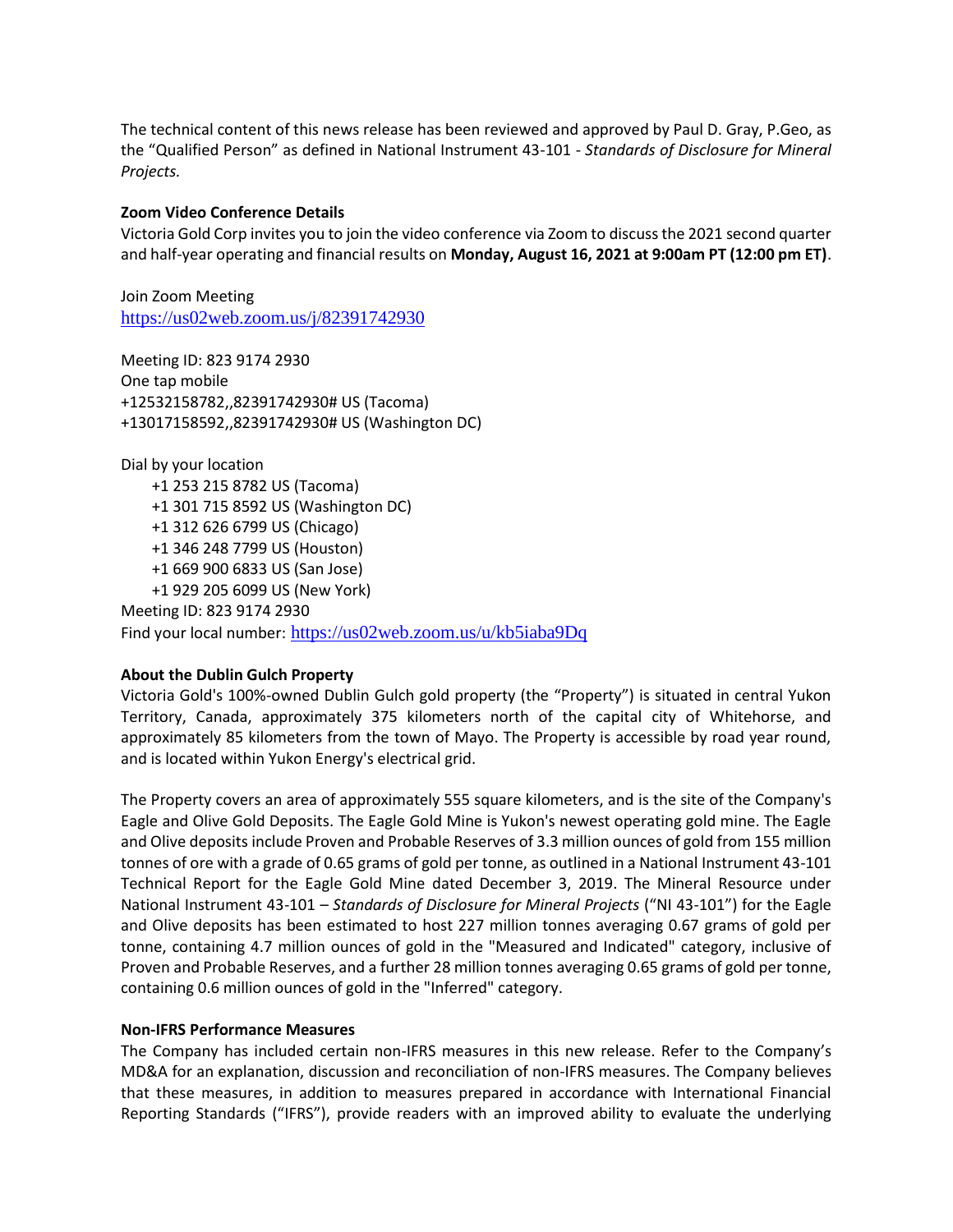performance of the Company and to compare it to information reported by other companies. The non-IFRS measures are intended to provide additional information and should not be considered in isolation or as a substitute for measures of performance prepared in accordance with IFRS. These measures do not have any standardized meaning prescribed under IFRS, and therefore may not be comparable to similar measures presented by other issuers.

#### **Cautionary Language and Forward-Looking Statements**

This press release includes certain statements that may be deemed "forward-looking statements". Except for statements of historical fact relating to Victoria, information contained herein constitutes forward-looking information, including any information related to Victoria's strategy, plans or future financial or operating performance. Forward-looking information is characterized by words such as "plan", "expect", "budget", "target", "project", "intend", "believe", "anticipate", "estimate" and other similar words, or statements that certain events or conditions "may", "will", "could" or "should" occur, and includes any guidance and forecasts set out herein (including, but not limited to, production and operational guidance of the Corporation). In order to give such forward-looking information, the Corporation has made certain assumptions about the its business, operations, the economy and the mineral exploration industry in general, in particular in light of the impact of the novel coronavirus and the COVID-19 disease ("COVID-19") on each of the foregoing. In this respect, the Corporation has assumed that production levels will remain consistent with management's expectations, contracted parties provide goods and services on agreed timeframes, equipment works as anticipated, required regulatory approvals are received, no unusual geological or technical problems occur, no material adverse change in the price of gold occurs and no significant events occur outside of the Corporation's normal course of business. Forward-looking information is based on the opinions, assumptions and estimates of management considered reasonable at the date the statements are made, and are inherently subject to a variety of risks and uncertainties and other known and unknown factors that could cause actual events or results to differ materially from those described in, or implied by, the forward-looking information. These factors include the impact of general business and economic conditions, risks related to COVID-19 on the Company, global liquidity and credit availability on the timing of cash flows and the values of assets and liabilities based on projected future conditions, anticipated metal production, fluctuating metal prices, currency exchange rates, estimated ore grades, possible variations in ore grade or recovery rates, changes in accounting policies, changes in Victoria's corporate resources, changes in project parameters as plans continue to be refined, changes in development and production time frames, the possibility of cost overruns or unanticipated costs and expenses, uncertainty of mineral reserve and mineral resource estimates, higher prices for fuel, steel, power, labour and other consumables contributing to higher costs and general risks of the mining industry, failure of plant, equipment or processes to operate as anticipated, final pricing for metalsales, unanticipated results of future studies, seasonality and unanticipated weather changes, costs and timing of the development of new deposits, success of exploration activities, requirements for additional capital, permitting time lines, government regulation of mining operations, environmental risks, unanticipated reclamation expenses, title disputes or claims, limitations on insurance coverage and timing and possible outcomes of pending litigation and labour disputes, risks related to remote operations and the availability of adequate infrastructure, fluctuations in price and availability of energy and other inputs necessary for mining operations. Although Victoria has attempted to identify important factors that could cause actual actions, events or results to differ materially from those described in, or implied by, the forward-looking information, there may be other factors that cause actions, events or results not to be anticipated, estimated or intended. There can be no assurance that forward-looking information will prove to be accurate, as actual results and future events could differ materially from those anticipated in such statements. The reader is cautioned not to place undue reliance on forward-looking information. The forward-looking information contained herein is